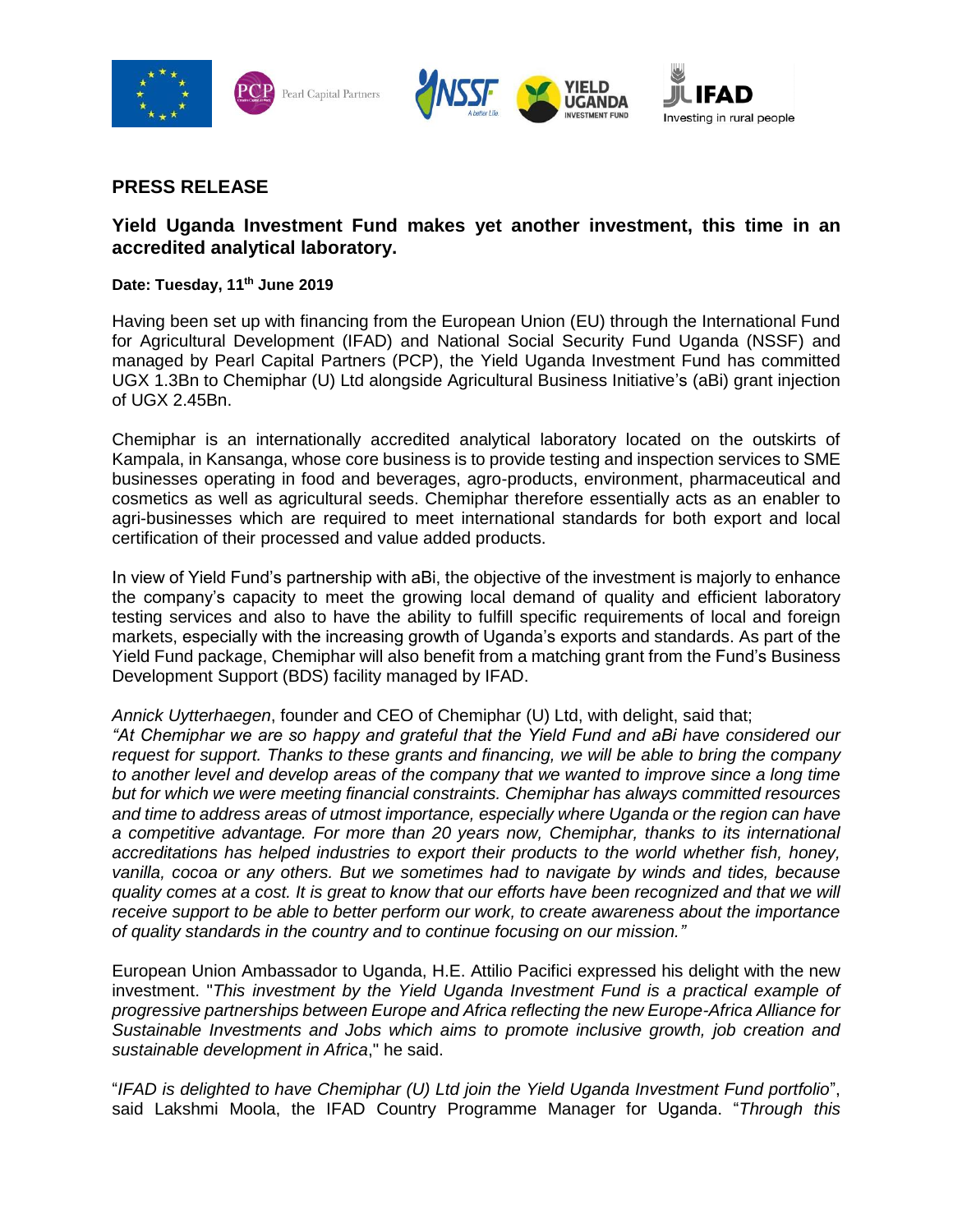





Mr. Richard Byarugaba, Managing Director NSSF said that "*a total of Euros 3.3 million dollars has been committed with Euros 1.7 million so far disbursed through the Yield Fund to entities that are focused on value addition within the Ugandan agricultural sector*". He added that the investment in Chemiphar was timely because Chemiphar is the only international accredited laboratory in Uganda and as such plays a critical role in clearing agricultural products for exports from Uganda, both to the region and beyond.

Dr. Edward Isingoma Matsiko, PCP Partner responsible for the investment transaction said: "*As a country, Uganda has had a number of challenges with exports including bans like the renowned fish ban which, thanks to Chemiphar, was lifted in 2001. Since then, Chemiphar as a business has been an enabler in ensuring that the quality and standards of what the country trades locally and exports are done thoroughly. There's no doubt that the resilience, passion and expertise of Chemiphar's team will continue growing to this effect. We are excited at being a part of the company's expansion and growth efforts.*"

Francis Chesang, COO, aBi reiterated that aBi's commitment to support Chemiphar is realizing its objective of enhancing its analytical capacity to facilitate food safety, quality and compliance with internationally accepted standards to spur exports while guaranteeing the safety of the consumer. *"We are confident that this outcome will be fostered through: increasing the range of export and safety compliance; increasing Chemiphar's profitability and sustainability; strengthening Chemiphar's controls and technical competence and promoting compliance of standards among exporters and stakeholders," said Chesang.* 

#### **About Yield Uganda Investment Fund** [\(http://pearlcapital.net/documents/yield\\_teaser.pdf\)](http://pearlcapital.net/documents/yield_teaser.pdf)

The Fund was launched in January 2017 with commitments of €12 million, anchored by €10 million from the European Union (EU) through the International Fund for Agricultural Development (IFAD), and € 2million committed by National Social Security Fund Uganda (NSSF). The Fund offers innovative financial products such as equity, semi-equity and debt funding. Additionally, an integral and complementary part of the Fund's investment process will be used to support the operations of its investee companies through matching grants for Business Development Support (BDS) funded by the EU.

#### **About Agricultural Business Initiative (aBi)** [\(www.abi.co.ug\)](http://www.abi.co.ug/)

aBi is a social enterprise that channels development cooperation funding to agribusinesses and agricultural service providers in Uganda with the aim of building a strong and competitive agriculture sector. aBi consists of two companies, ABI Development Ltd and aBi Finance Ltd. aBi Development (formerly aBi Trust) channels development funding as matching grants and Business Development Services to agricultural producers and agribusinesses to enhance their management, production, productivity, value addition, income, profitability and employment. In the period 2014 – 2017 the aBi Trust financed around 110 matching grant projects to six value chains with a total value of around USh275Bn.

aBi Finance provides Lines of Credit (LoCs) to Financial Institutions for on-lending to agribusinesses across the entire value chain. As at December 2017 about USh 17 Bn grants was disbursed to 44 Financial Institutions. By the end of 2018, aBi had a capital base of USh 170 Bn.

#### **About the European Union** [\(https://eeas.europa.eu/uganda\)](https://eeas.europa.eu/delegations/uganda_en)

The European Union (EU) is a political and economic union of 28 Member States. They decided to link together their know-how, resources and destinies. Together, they have built a zone of stability, democracy and sustainable development whilst maintaining cultural diversity, tolerance and individual freedoms. The EU is committed to sharing its achievements and values with countries and peoples beyond its borders. And in fact, over half of all development aid comes from the EU and its Member States, making them collectively the world's largest aid donor. Most aid goes to low-income and least developed countries.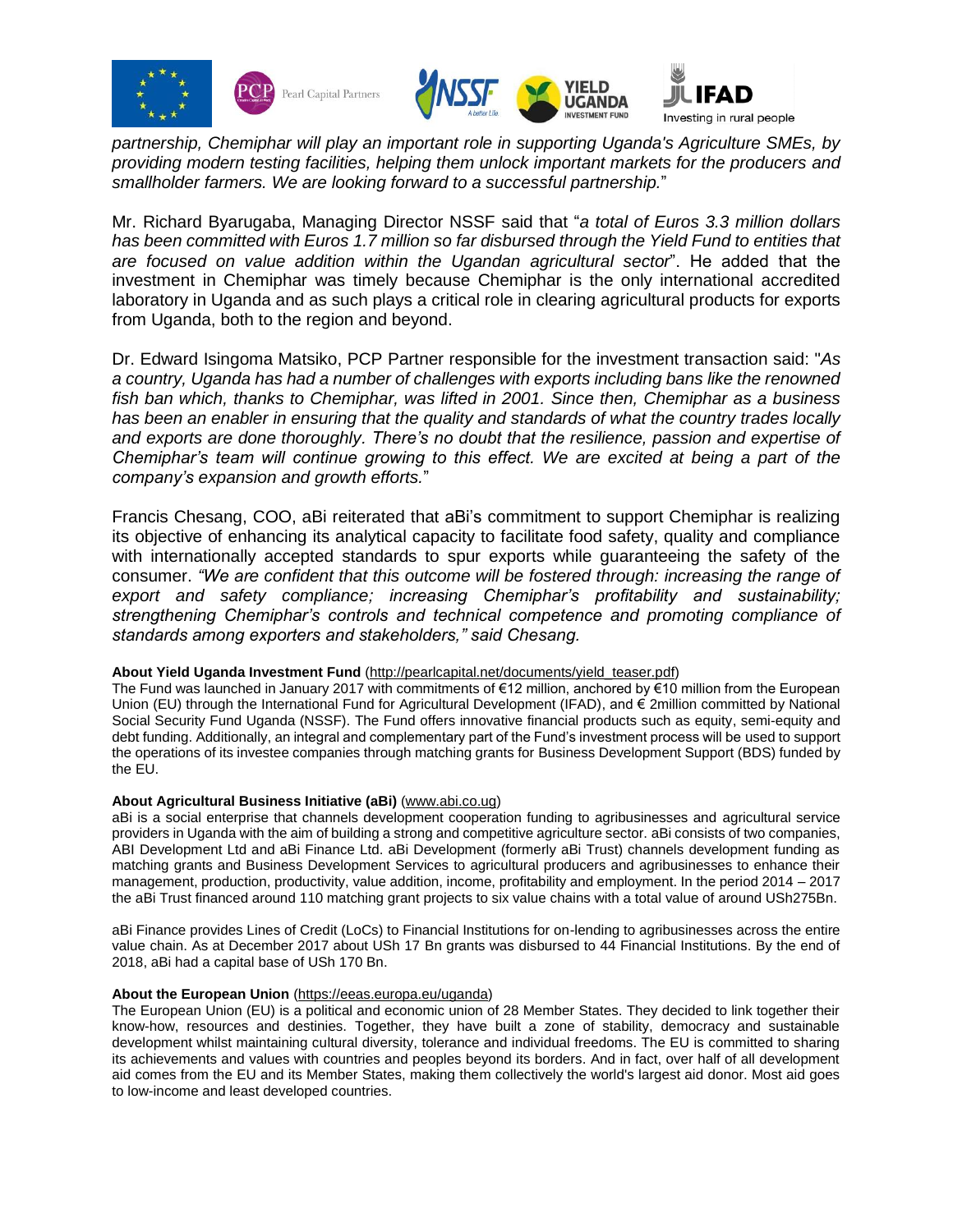





### **About National Social Security Fund (NSSF), Uganda (**[www.nssfug.org](http://www.nssfug.org/)**)**

The National Social Security Fund (NSSF) Uganda is a multi-trillion Fund mandated by Government through the NSSF Act, Cap 222 (Laws of Uganda) to provide social security services to employees in the private sector. NSSF is the most profitable, trustworthy, efficient, secure, innovative and dynamic social security provider that guarantees safety, security and a competitive return on members' savings, delivering an annual return of investment of over 2% above the 10-year inflation average.

The Fund manages assets worth over UGX 10.64 trillion invested in Fixed Income, Equities and Real Estate assets within the East Africa region. As the largest Fund in East Africa by value, we have the ambitious goal of growing our Assets Under Management to 20 trillion by 2025. Since 2012, the Fund is regulated by the Uganda Retirement Benefits Regulatory Authority while Minister of Finance, Planning and Economic Development is responsible for policy oversight. For more information, please visit our website at www.nssfug.org, www.facebook.com/nssfug, [www.twitter.com/nssfug.](http://www.twitter.com/nssfug)

#### **About IFAD (**[https://www.ifad.org\)](https://www.ifad.org/)

The International Fund for Agricultural Development (IFAD) invests in rural people, empowering them to reduce poverty, increase food security, improve nutrition and strengthen resilience. Since 1978, IFAD has provided about US\$20.4 billion in grants and low-interest loans to projects that have reached some 480 million people. IFAD is an international financial institution and a specialized United Nations agency based in Rome – the UN's food and agriculture hub.

#### **About Pearl Capital Partners** [\(www.pearlcapital.net\)](http://www.pearlcapital.net/)

Pearl Capital Partners group is an independent investment management company with offices across Uganda, Kenya and Mauritius. Since its formation in 2005, PCP has invested in 40 agribusinesses in 7 Sub-Saharan countries including Uganda in ranges of USD 100,000 to USD 2.5 million. Over the past dozen years, the PCP team has moved from being a pioneer impact investment firm to commanding considerable knowledge and experience in the agricultural impact and investment space in the East African region.

For further information please contact David I. Wangolo on: *[david.wangolo@pearlcapital.net](mailto:david.wangolo@pearlcapital.net)* Tel: +256393264983/4.

#### **Chemiphar (U) Limited – Tests being carried out in the Chemistry, Microbiology and Seed Labs and Inspections.**



*Peter on HPTLC Brian preparing samples*